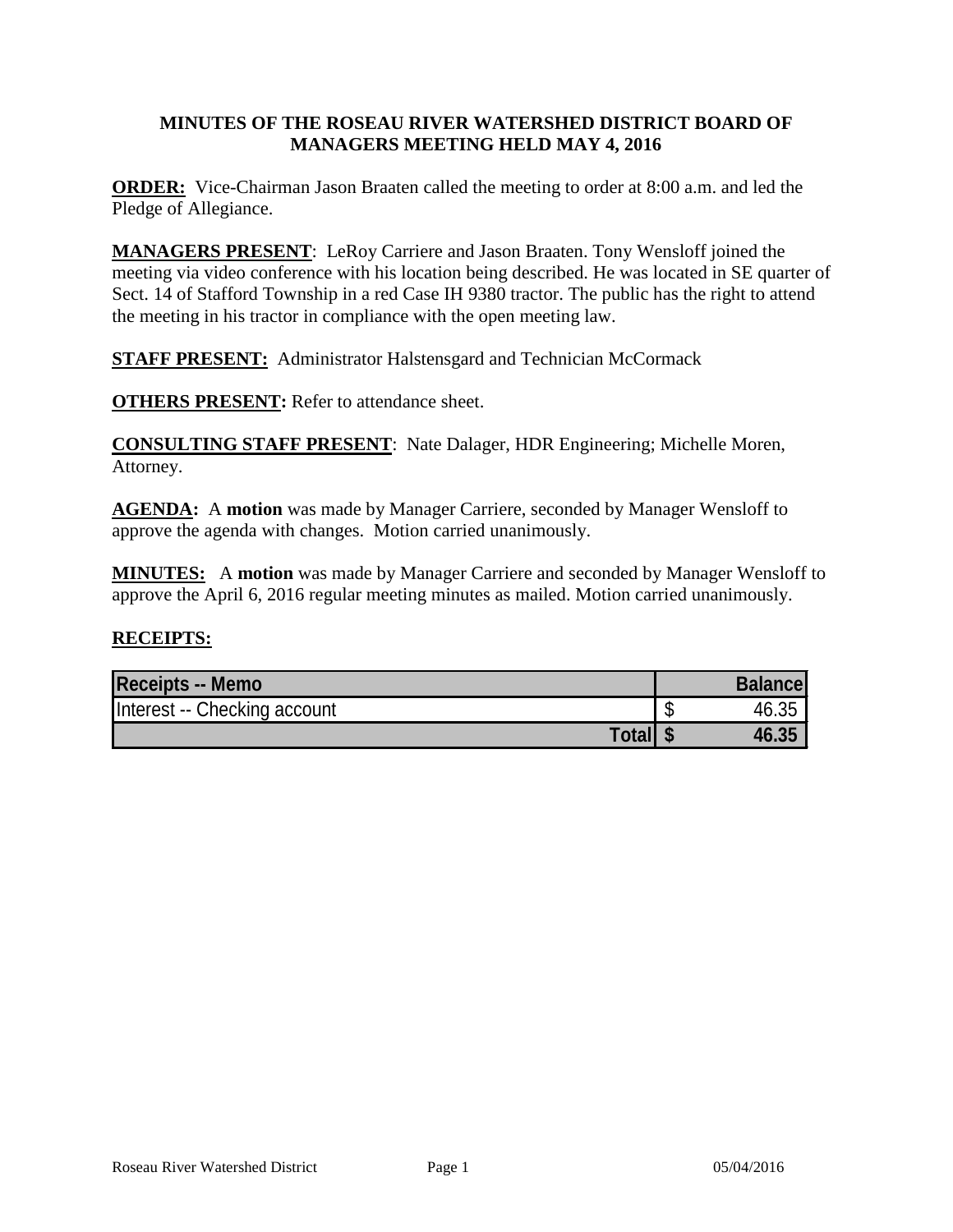| <b>Bills</b>                                               | <b>Amount</b>           |           |
|------------------------------------------------------------|-------------------------|-----------|
| Tracy Halstensgard -- wages                                | \$                      | 4,228.24  |
| Torin McCormack -- wages                                   | $\overline{\$}$         | 4,487.24  |
| Torin McCormack -- mileage and reimbursement               | $\overline{\$}$         | 342.90    |
| LeRoy Carriere -- per diem & expenses                      | $\overline{\$}$         | 69.26     |
| Jason Braaten -- per diem & expenses                       | $\overline{\$}$         | 162.28    |
| PERA -- employer / employee contribution                   | \$                      | 1,483.22  |
| Internal Revenue Service -- withholding                    | $\overline{\$}$         | 2,480.86  |
| MN State withholding -- Payroll tax withheld               | $\overline{\$}$         | 628.00    |
| Sjobergs TV -- internet access                             | $\overline{\$}$         | 50.04     |
| Marco -- copier maintenance                                | $\overline{\$}$         | 51.62     |
| Minnesota Energy -- natural gas bill                       | $\overline{\$}$         | 144.07    |
| CenturyLink -- phone service                               | $\overline{\$}$         | 118.04    |
| City of Roseau -- April utilities                          | $\overline{\$}$         | 246.12    |
| HDR engineering -- invoices for 2/21/16 to 3/26/16         | \$                      | 36,422.95 |
| RRWMA - \$9,560.64; Lake Bottom - \$26,862.31;             |                         |           |
| Roseau Ace Hardware -- WMA mitigation supplies             | \$                      | 571.18    |
| Cardmember Services -- March conference & Legislative days | $\overline{\mathbb{S}}$ | 1,213.75  |
| Roseau Times Region -- notice                              | $\overline{\$}$         | 11.30     |
| Rinke Noonan -- legal fees                                 | $\overline{\$}$         | 57.00     |
| Roseau County SWCD -- newsletter additions                 | $\overline{\$}$         | 367.53    |
| Northwest Concrete Products, Inc -- Duxby brushing         | $\overline{\$}$         | 2,156.25  |
| Dot.com conntection -- 1st qtr website update              | $\overline{\$}$         | 240.00    |
| Jake's Pizza -- Beltrami meeting meal                      | $\overline{\$}$         | 79.89     |
| Citizens State Bank -- Safety Deposit Box                  | $\overline{\$}$         | 24.00     |
| Moren Law Office -- legal fees                             | $\overline{\$}$         | 1,462.50  |
| SuperOne foods -- meeting expense                          | \$                      | 118.04    |
| Thibert Chevrolet -- District work truck                   | $\overline{\$}$         | 29,329.70 |
| Roso Cleaners & Laundromat -- rug rental                   | $\overline{\$}$         | 37.62     |
| City of Roseau -- May utilities                            | $\overline{\$}$         | 218.45    |
| <b>Total</b>                                               | $\overline{\mathbf{s}}$ | 86,802.05 |

**BILLS:** A motion was made by Manager Carriere to pay the normal monthly bills, seconded by Manager Wensloff. Motion carried unanimous.

Administrator Halstensgard informed the board that the contract with the NRCS has completed for the Whitney Lake Project. A **motion** was made by Manager Wensloff and seconded by Manager Carriere to name Administrator Halstensgard as the authorized representative and approved signing the contract for the Whitney Lake project. Motion carried unanimously.

There was discussion on utilizing SD 51 funds for the RRWMA Pool 3 outlet project. Manager Carriere made a **motion** authorizing scheduling a public hearing for the purpose of utilizing State Ditch 51 funds for the RRWMA Pool 3 Outlet Project, seconded by Manager Wensloff. Motion carried unanimously.